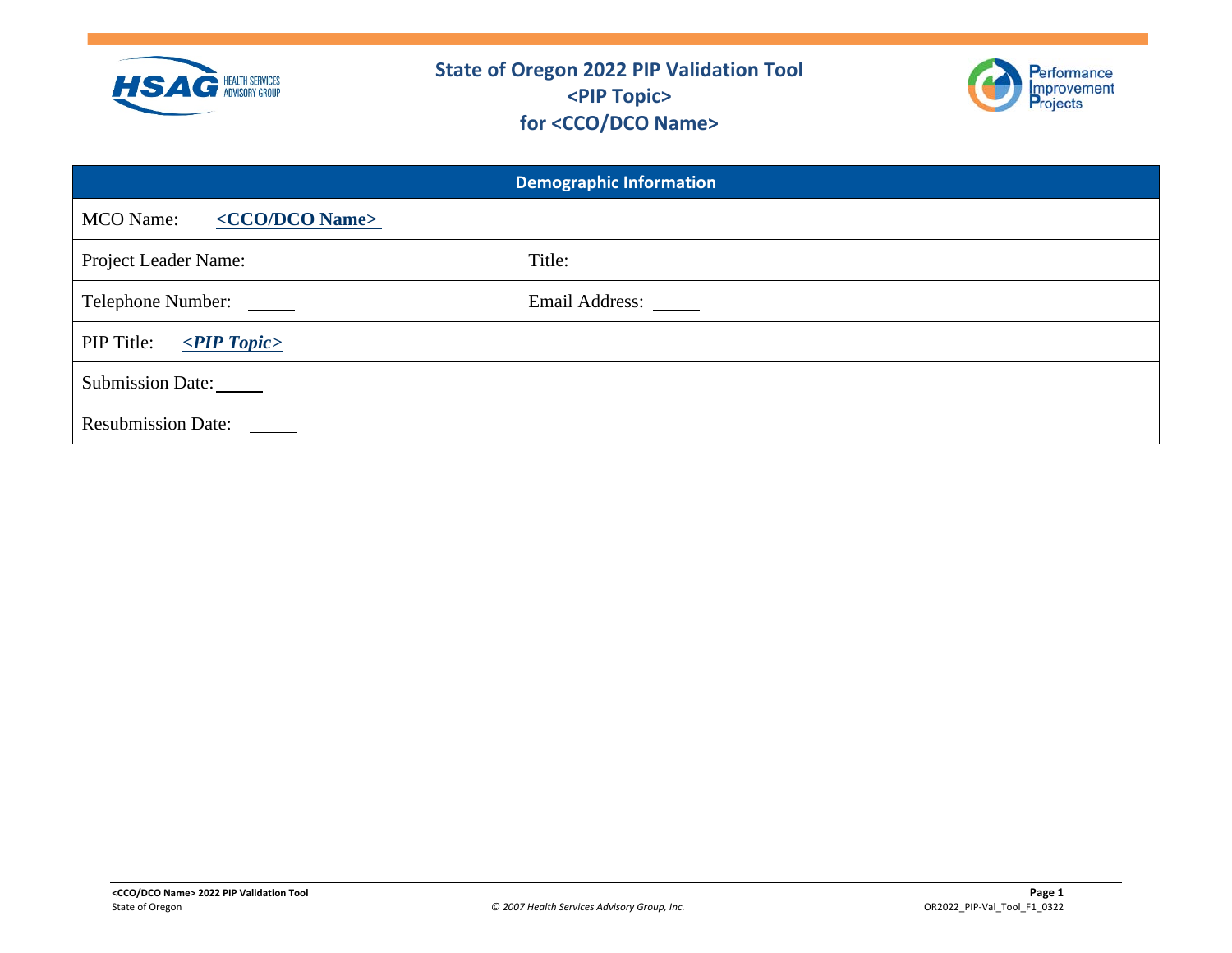



|       |                                   |                           | <b>Evaluation Elements</b>                                                                                                                              |                |                |                                                          | <b>Scoring</b>                                                                                                                                                                                                                                                       |          |                          | <b>Comments</b> |                |
|-------|-----------------------------------|---------------------------|---------------------------------------------------------------------------------------------------------------------------------------------------------|----------------|----------------|----------------------------------------------------------|----------------------------------------------------------------------------------------------------------------------------------------------------------------------------------------------------------------------------------------------------------------------|----------|--------------------------|-----------------|----------------|
|       |                                   |                           | <b>Performance Improvement Project Validation</b>                                                                                                       |                |                |                                                          |                                                                                                                                                                                                                                                                      |          |                          |                 |                |
| 1.    |                                   | the State. The PIP topic: |                                                                                                                                                         |                |                |                                                          | Review the Selected PIP Topic: The PIP topic should be selected based on data that identify an opportunity for improvement. The<br>goal of the project should be to improve member health, functional status, and/or satisfaction. The topic may also be required by |          |                          |                 |                |
| $C^*$ | data.                             |                           | Was selected following collection and analysis of<br>NA is not applicable to this element for scoring.                                                  |                |                |                                                          | $\Box$ Met $\Box$ Partially Met $\Box$ Not Met $\Box$ NA                                                                                                                                                                                                             |          |                          |                 |                |
|       |                                   |                           | 2. Has the potential to affect member health,<br>functional status, and/or satisfaction.<br>The scoring for this element will be <b>Met</b> or Not Met. |                |                | $\Box$ Met $\Box$ Partially Met $\Box$ Not Met $\Box$ NA |                                                                                                                                                                                                                                                                      |          |                          |                 |                |
|       |                                   |                           |                                                                                                                                                         |                |                |                                                          | <b>Results for Step 1</b>                                                                                                                                                                                                                                            |          |                          |                 |                |
|       |                                   |                           | <b>Total Evaluation Elements</b>                                                                                                                        |                |                |                                                          |                                                                                                                                                                                                                                                                      |          | <b>Critical Elements</b> |                 |                |
|       | Total<br>Evaluation<br>Elements** | Met                       | Partially<br>Met                                                                                                                                        | Not Met        | NA             |                                                          | Critical<br>Elements***                                                                                                                                                                                                                                              | Met      | Partially<br>Met         | Not Met         | NA             |
|       | $\overline{2}$                    | $\overline{0}$            | $\overline{0}$                                                                                                                                          | $\overline{0}$ | $\overline{0}$ |                                                          |                                                                                                                                                                                                                                                                      | $\Omega$ | 0                        | 0               | $\overline{0}$ |

\* "C" in this column denotes a *critical* evaluation element.

This is the total number of *all* evaluation elements for this step.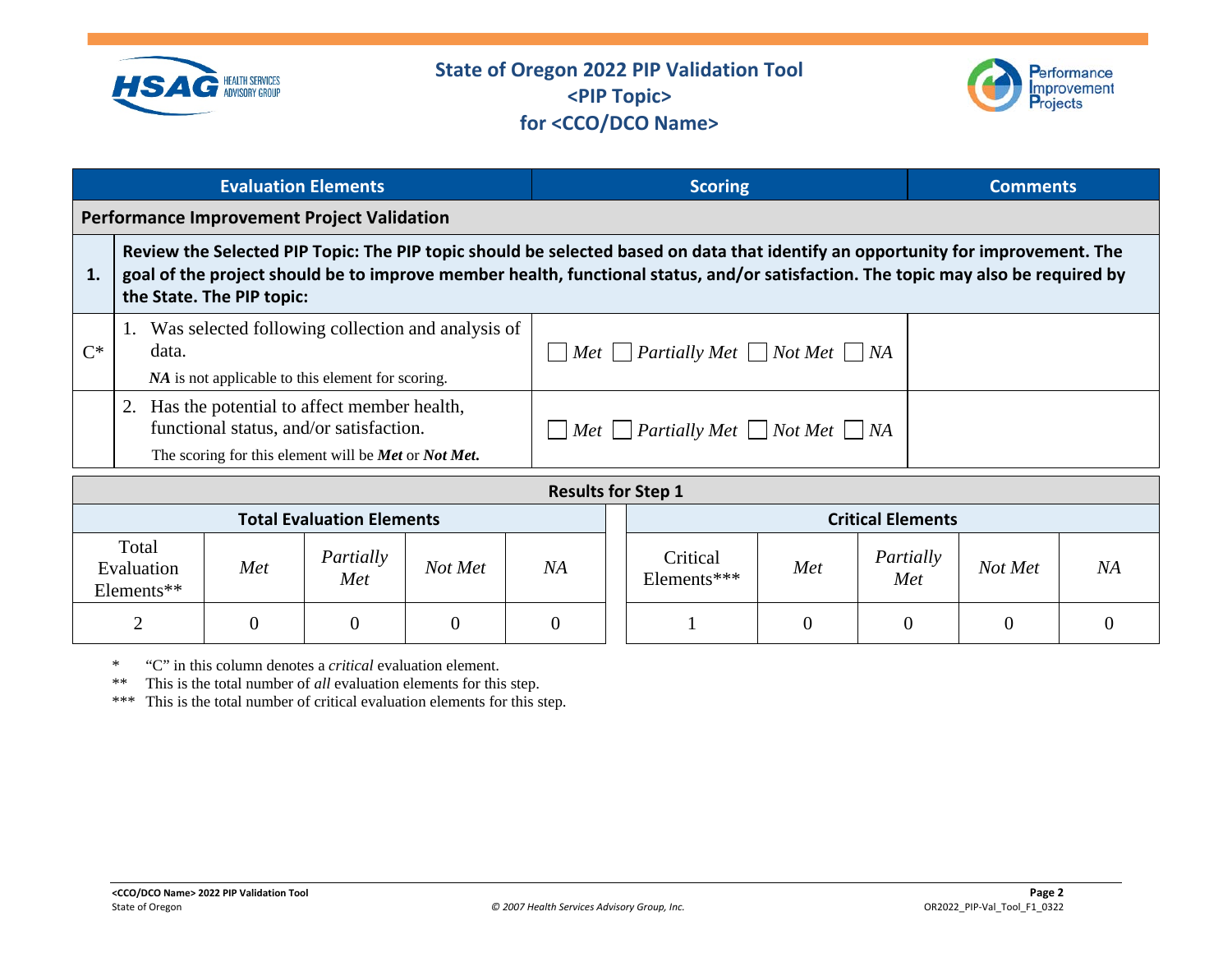

Elements\*\*

## **State of Oregon 2022 PIP Validation Tool <PIP Topic> for <CCO/DCO Name>**



|       |                                                                                                                                                                                                            |     | <b>Evaluation Elements</b>                        |                                                          |    |  | <b>Scoring</b>                                                                                                                 |     |                          | <b>Comments</b> |    |
|-------|------------------------------------------------------------------------------------------------------------------------------------------------------------------------------------------------------------|-----|---------------------------------------------------|----------------------------------------------------------|----|--|--------------------------------------------------------------------------------------------------------------------------------|-----|--------------------------|-----------------|----|
|       |                                                                                                                                                                                                            |     | <b>Performance Improvement Project Validation</b> |                                                          |    |  |                                                                                                                                |     |                          |                 |    |
| 2.    |                                                                                                                                                                                                            |     |                                                   | collection, analysis, and interpretation. The statement: |    |  | Review the PIP Aim Statement(s): Defining the statement(s) helps maintain the focus of the PIP and sets the framework for data |     |                          |                 |    |
| $C^*$ | Stated the area in need of improvement in clear,<br>concise, and measurable terms.<br>$\Box$ Met $\Box$ Partially Met $\Box$ Not Met $\Box$ NA<br><i>NA</i> is not applicable to this element for scoring. |     |                                                   |                                                          |    |  |                                                                                                                                |     |                          |                 |    |
|       |                                                                                                                                                                                                            |     |                                                   |                                                          |    |  | <b>Results for Step 2</b>                                                                                                      |     |                          |                 |    |
|       |                                                                                                                                                                                                            |     | <b>Total Evaluation Elements</b>                  |                                                          |    |  |                                                                                                                                |     | <b>Critical Elements</b> |                 |    |
|       | Total<br>Evaluation<br>$\Gamma$ lamanta $\ddot{x}$                                                                                                                                                         | Met | Partially<br>Met                                  | Not Met                                                  | NA |  | Critical<br>Elements***                                                                                                        | Met | Partially<br>Met         | Not Met         | NA |

 $1 \quad 0 \quad 0 \quad 0 \quad 0 \quad 0 \quad 0 \quad 1 \quad 1 \quad 0 \quad 0 \quad 0 \quad 0$ 

\* "C" in this column denotes a *critical* evaluation element.

\*\* This is the total number of *all* evaluation elements for this step.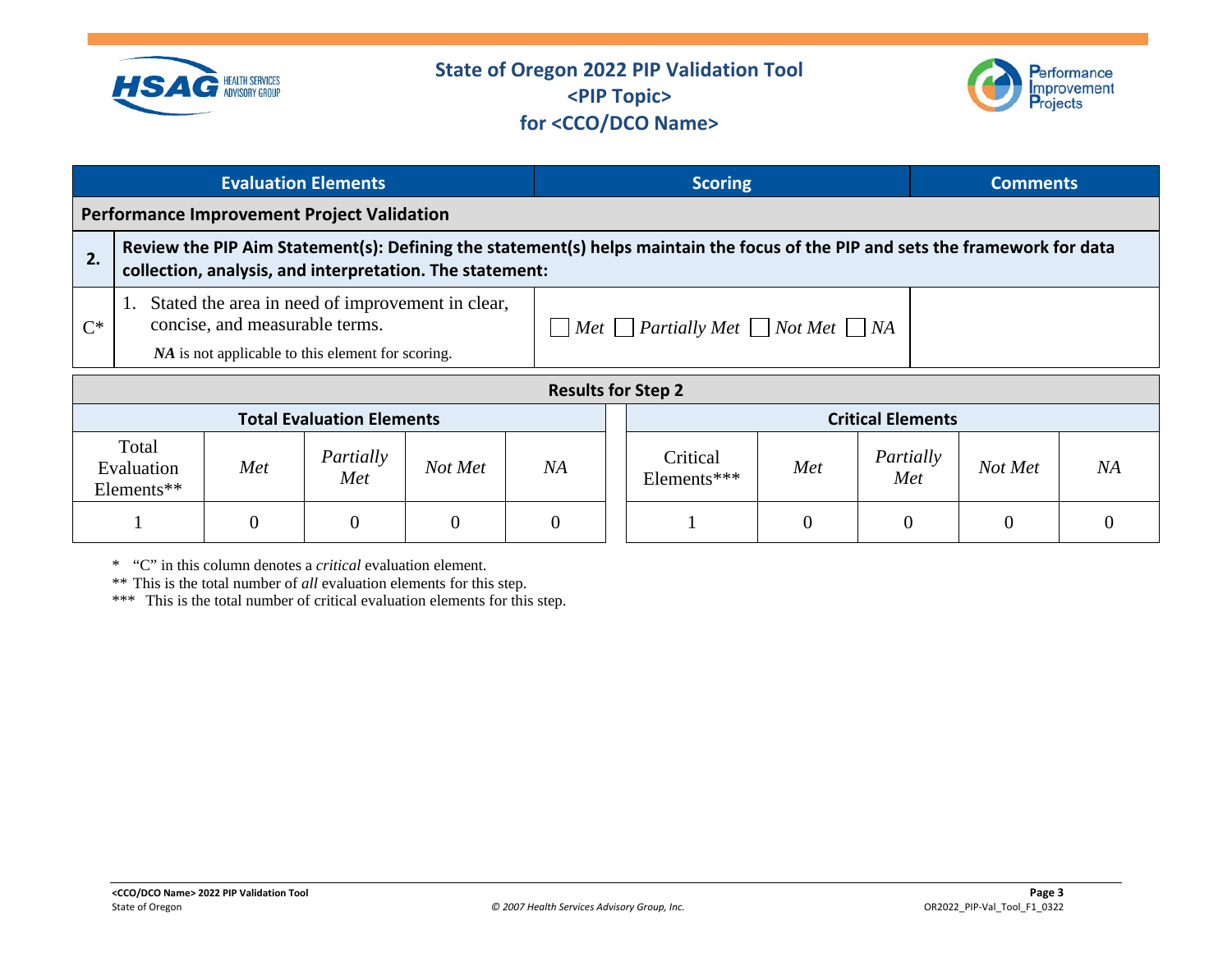



|       |                                   |                       | <b>Evaluation Elements</b>                                                                                                                 |                |          | <b>Scoring</b>                                           |                                                                                                                                                                                                                                                       |          |                          | <b>Comments</b> |              |  |  |
|-------|-----------------------------------|-----------------------|--------------------------------------------------------------------------------------------------------------------------------------------|----------------|----------|----------------------------------------------------------|-------------------------------------------------------------------------------------------------------------------------------------------------------------------------------------------------------------------------------------------------------|----------|--------------------------|-----------------|--------------|--|--|
|       |                                   |                       | <b>Performance Improvement Project Validation</b>                                                                                          |                |          |                                                          |                                                                                                                                                                                                                                                       |          |                          |                 |              |  |  |
| 3.    |                                   |                       |                                                                                                                                            |                |          |                                                          | Review the Identified PIP Population: The PIP population should be clearly defined to represent the population to which the PIP Aim<br>statement and indicator(s) apply, without excluding members with special healthcare needs. The PIP population: |          |                          |                 |              |  |  |
| $C^*$ |                                   | statement(s) applied. | Was accurately and completely defined and<br>captured all members to whom the PIP Aim<br>NA is not applicable to this element for scoring. |                |          | $\Box$ Met $\Box$ Partially Met $\Box$ Not Met $\Box$ NA |                                                                                                                                                                                                                                                       |          |                          |                 |              |  |  |
|       |                                   |                       |                                                                                                                                            |                |          |                                                          | <b>Results for Step 3</b>                                                                                                                                                                                                                             |          |                          |                 |              |  |  |
|       |                                   |                       | <b>Total Evaluation Elements</b>                                                                                                           |                |          |                                                          |                                                                                                                                                                                                                                                       |          | <b>Critical Elements</b> |                 |              |  |  |
|       | Total<br>Evaluation<br>Elements** | Met                   | Partially<br>Met                                                                                                                           | Not Met        | NA       |                                                          | Critical<br>Elements***                                                                                                                                                                                                                               | Met      | Partially<br>Met         | Not Met         | NA           |  |  |
|       |                                   | $\overline{0}$        | $\overline{0}$                                                                                                                             | $\overline{0}$ | $\theta$ |                                                          |                                                                                                                                                                                                                                                       | $\Omega$ | $\theta$                 | $\overline{0}$  | $\mathbf{0}$ |  |  |

\* "C" in this column denotes a *critical* evaluation element.

This is the total number of *all* evaluation elements for this step.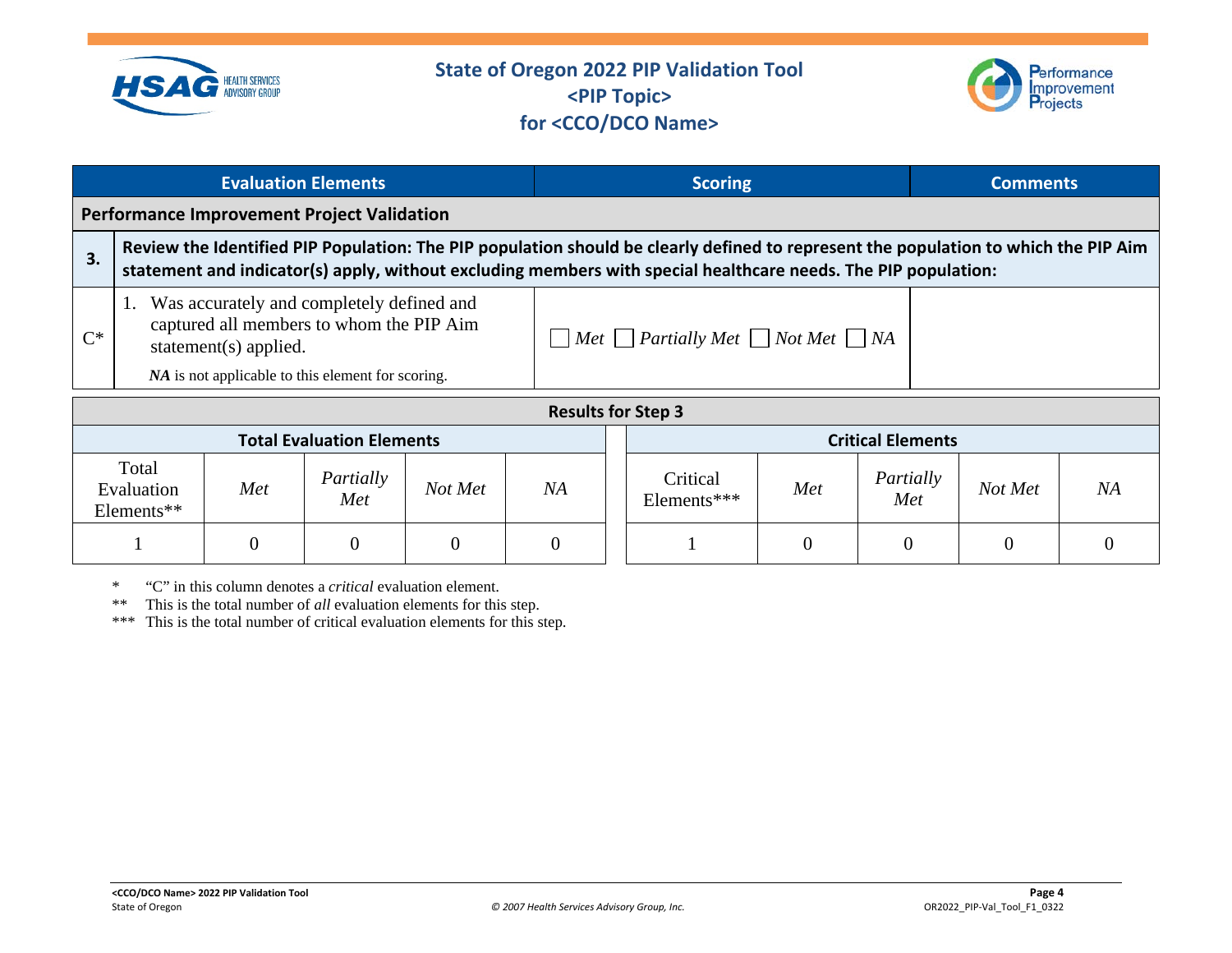



|       | <b>Evaluation Elements</b>                                                                                                                                                                                                                                                                | <b>Scoring</b>                                                   | <b>Comments</b> |
|-------|-------------------------------------------------------------------------------------------------------------------------------------------------------------------------------------------------------------------------------------------------------------------------------------------|------------------------------------------------------------------|-----------------|
|       | <b>Performance Improvement Project Validation</b>                                                                                                                                                                                                                                         |                                                                  |                 |
| 4.    | Review the Sampling Method: (If sampling was not used, each evaluation element will be scored Not Applicable [NA]). If sampling<br>was used to select members in the population, proper sampling methods are necessary to provide valid and reliable results.<br><b>Sampling methods:</b> |                                                                  |                 |
|       | Included the measurement period for the sampling<br>methods used (e.g., baseline, Remeasurement 1).                                                                                                                                                                                       | $\Box$ Met $\Box$ Partially Met $\Box$ Not Met $\Box$ NA         |                 |
|       | Included the title of each indicator.                                                                                                                                                                                                                                                     | $\Box$ Met $\Box$ Partially Met $\Box$ Not Met $\Box$ NA         |                 |
|       | Included the sampling frame size for each<br>3.<br>indicator.                                                                                                                                                                                                                             | $M$ et $\Box$ Partially Met $\Box$ Not Met $\Box$ NA             |                 |
| $C^*$ | 4. Included the sample size for each indicator.                                                                                                                                                                                                                                           | $M$ et $\Box$ Partially Met $\Box$ Not Met $\Box$ NA             |                 |
|       | Included the margin of error and confidence level<br>5.<br>for each indicator.                                                                                                                                                                                                            | $\Box$ Met $\Box$ Partially Met $\Box$ Not Met $\Box$ NA         |                 |
|       | Described the method used to select the sample.<br>6.                                                                                                                                                                                                                                     | $Met \bigsqcup$ Partially Met $\bigsqcup$ Not Met $\bigsqcup$ NA |                 |
| $C^*$ | Allowed for the generalization of results to the<br>7.<br>population.                                                                                                                                                                                                                     | $\Box$ Met $\Box$ Partially Met $\Box$ Not Met $\Box$ NA         |                 |

|                                   | <b>Results for Step 4</b> |                  |         |    |  |                          |     |                  |         |    |  |  |
|-----------------------------------|---------------------------|------------------|---------|----|--|--------------------------|-----|------------------|---------|----|--|--|
| <b>Total Evaluation Elements</b>  |                           |                  |         |    |  | <b>Critical Elements</b> |     |                  |         |    |  |  |
| Total<br>Evaluation<br>Elements** | Met                       | Partially<br>Met | Not Met | NΑ |  | Critical<br>Elements***  | Met | Partially<br>Met | Not Met | NA |  |  |
|                                   |                           |                  |         |    |  |                          |     |                  |         |    |  |  |

\* "C" in this column denotes a *critical* evaluation element.

\*\* This is the total number of *all* evaluation elements for this step.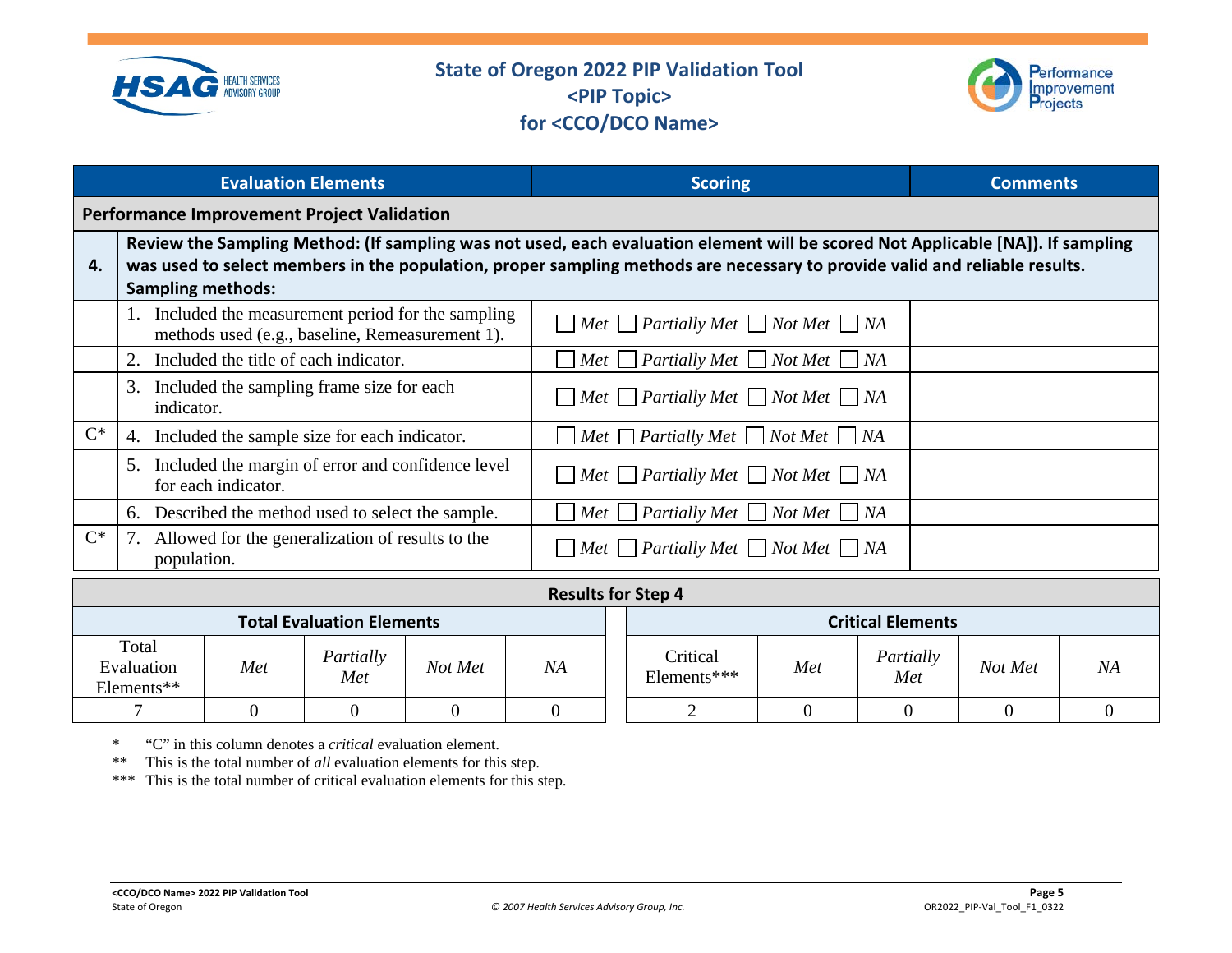



|       |                                                                                                                                                                                                             | <b>Evaluation Elements</b> |                                                                                         |         |                                                          |                          | <b>Scoring</b>                                                                                                                                                                                                                                                                                                                                                                                                      |  |         |    | <b>Comments</b> |  |
|-------|-------------------------------------------------------------------------------------------------------------------------------------------------------------------------------------------------------------|----------------------------|-----------------------------------------------------------------------------------------|---------|----------------------------------------------------------|--------------------------|---------------------------------------------------------------------------------------------------------------------------------------------------------------------------------------------------------------------------------------------------------------------------------------------------------------------------------------------------------------------------------------------------------------------|--|---------|----|-----------------|--|
|       |                                                                                                                                                                                                             |                            | <b>Performance Improvement Project Validation</b>                                       |         |                                                          |                          |                                                                                                                                                                                                                                                                                                                                                                                                                     |  |         |    |                 |  |
| 5.    |                                                                                                                                                                                                             |                            | services research. The indicator(s) of performance:                                     |         |                                                          |                          | Review the Selected Performance Indicator(s): A performance indicator is a quantitative or qualitative characteristic or variable that<br>reflects a discrete event or a status that is to be measured. The selected indicator(s) should track performance or improvement over<br>time. The indicator(s) should be objective, clearly, and unambiguously defined, and based on current clinical knowledge or health |  |         |    |                 |  |
| $C^*$ | 1. Were well-defined, objective, and measured<br>$\Box$ Met $\Box$ Partially Met $\Box$ Not Met $\Box$ NA<br>changes in health or functional status, member<br>satisfaction, or valid process alternatives. |                            |                                                                                         |         |                                                          |                          |                                                                                                                                                                                                                                                                                                                                                                                                                     |  |         |    |                 |  |
|       | 2.                                                                                                                                                                                                          |                            | Included the basis on which the indicator(s) was<br>developed, if internally developed. |         |                                                          |                          | $\Box$ Met $\Box$ Partially Met $\Box$ Not Met $\Box$ NA                                                                                                                                                                                                                                                                                                                                                            |  |         |    |                 |  |
|       |                                                                                                                                                                                                             |                            |                                                                                         |         |                                                          |                          | <b>Results for Step 5</b>                                                                                                                                                                                                                                                                                                                                                                                           |  |         |    |                 |  |
|       | <b>Total Evaluation Elements</b>                                                                                                                                                                            |                            |                                                                                         |         |                                                          | <b>Critical Elements</b> |                                                                                                                                                                                                                                                                                                                                                                                                                     |  |         |    |                 |  |
|       | Total<br>Evaluation<br>Elementek                                                                                                                                                                            | Met                        | Partially<br>Met                                                                        | Not Met | Critical<br>Partially<br>Met<br>NA<br>Elements***<br>Met |                          |                                                                                                                                                                                                                                                                                                                                                                                                                     |  | Not Met | NA |                 |  |

 $2 \quad | \quad 0 \quad | \quad 0 \quad | \quad 0 \quad | \quad 0 \quad | \quad 1 \quad | \quad 0 \quad | \quad 0 \quad | \quad 0 \quad | \quad 0$ 

\* "C" in this column denotes a *critical* evaluation element.

\*\* This is the total number of *all* evaluation elements for this step.

\*\*\* This is the total number of critical evaluation elements for this step.

Elements\*\*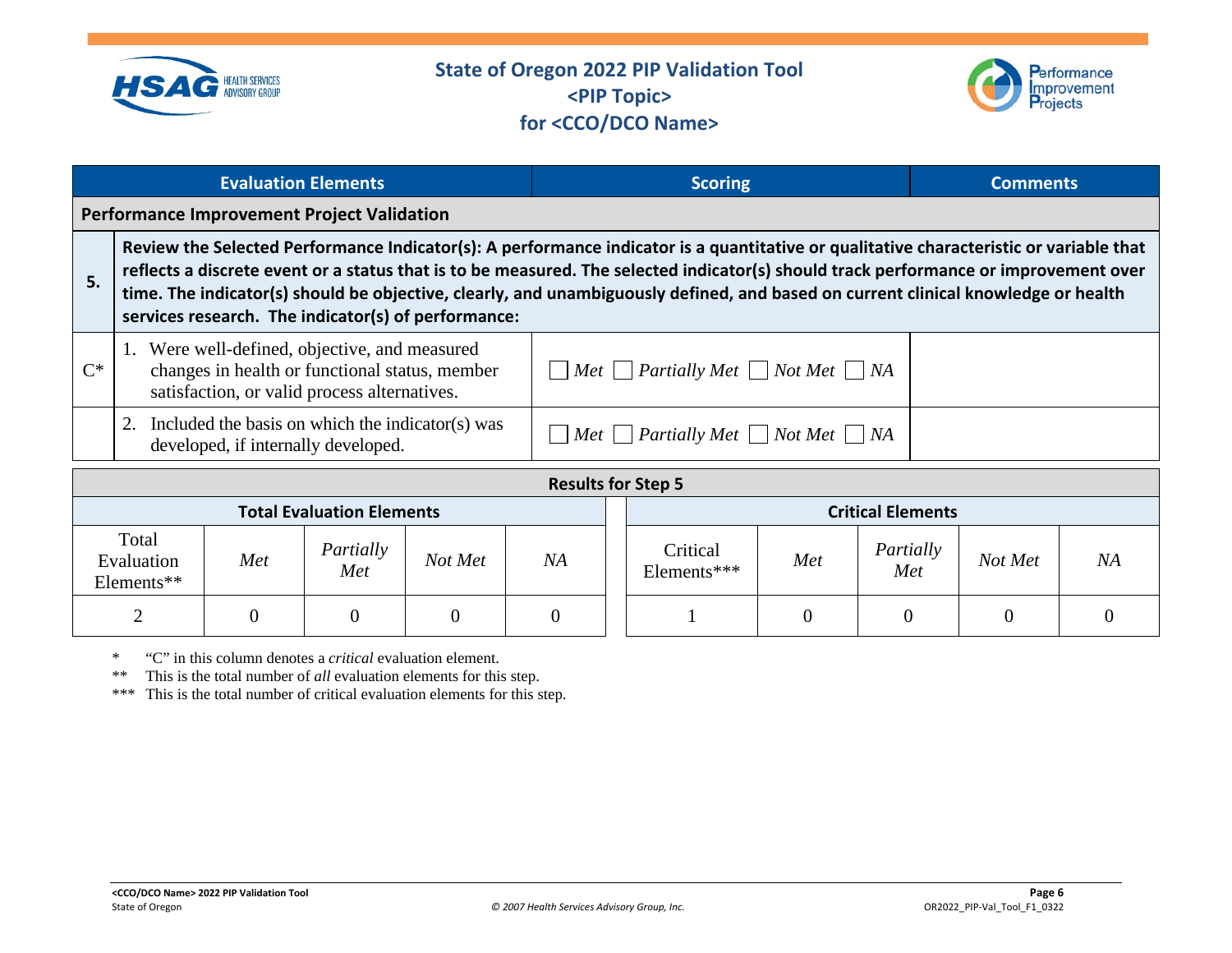



|             | <b>Evaluation Elements</b>                                                                                                                                                                                                                                                                                                                                  | <b>Scoring</b>                                           | <b>Comments</b> |
|-------------|-------------------------------------------------------------------------------------------------------------------------------------------------------------------------------------------------------------------------------------------------------------------------------------------------------------------------------------------------------------|----------------------------------------------------------|-----------------|
|             | <b>Performance Improvement Project Validation</b>                                                                                                                                                                                                                                                                                                           |                                                          |                 |
| 6.          | Review the Data Collection Procedures: The data collection process must ensure that the data collected on the indicator(s) were<br>valid and reliable. Validity is an indication of the accuracy of the information obtained. Reliability is an indication of the repeatability<br>or reproducibility of a measurement. Data collection procedures include: |                                                          |                 |
|             | Clearly defined sources of data and data elements<br>collected for the indicator(s).<br>NA is not applicable to this element for scoring.                                                                                                                                                                                                                   | $Met$ Partially Met $\Box$ Not Met $\Box$ NA             |                 |
| $\bigcap^*$ | 2. A clearly defined and systematic process for<br>collecting baseline and remeasurement data for the<br>$indication(s)$ .<br>NA is not applicable to this element for scoring.                                                                                                                                                                             | $\Box$ Met $\Box$ Partially Met $\Box$ Not Met $\Box$ NA |                 |
| $C^*$       | 3. A manual data collection tool that ensured<br>consistent and accurate collection of data according<br>to indicator specifications.                                                                                                                                                                                                                       | $\Box$ Met $\Box$ Partially Met $\Box$ Not Met $\Box$ NA |                 |
|             | 4. The percentage of reported administrative data<br>completeness at the time the data are generated, and<br>the process used to calculate the percentage.                                                                                                                                                                                                  | $\Box$ Met $\Box$ Partially Met $\Box$ Not Met $\Box$ NA |                 |

|                                   | <b>Results for Step 6</b> |                                  |         |    |  |                         |     |                          |         |           |  |  |
|-----------------------------------|---------------------------|----------------------------------|---------|----|--|-------------------------|-----|--------------------------|---------|-----------|--|--|
|                                   |                           | <b>Total Evaluation Elements</b> |         |    |  |                         |     | <b>Critical Elements</b> |         |           |  |  |
| Total<br>Evaluation<br>Elements** | Met                       | Partially<br>Met                 | Not Met | NA |  | Critical<br>Elements*** | Met | Partially<br>Met         | Not Met | <b>NA</b> |  |  |
|                                   |                           |                                  | 0       |    |  |                         |     |                          |         |           |  |  |

\* "C" in this column denotes a *critical* evaluation element.

\*\* This is the total number of *all* evaluation elements for this step.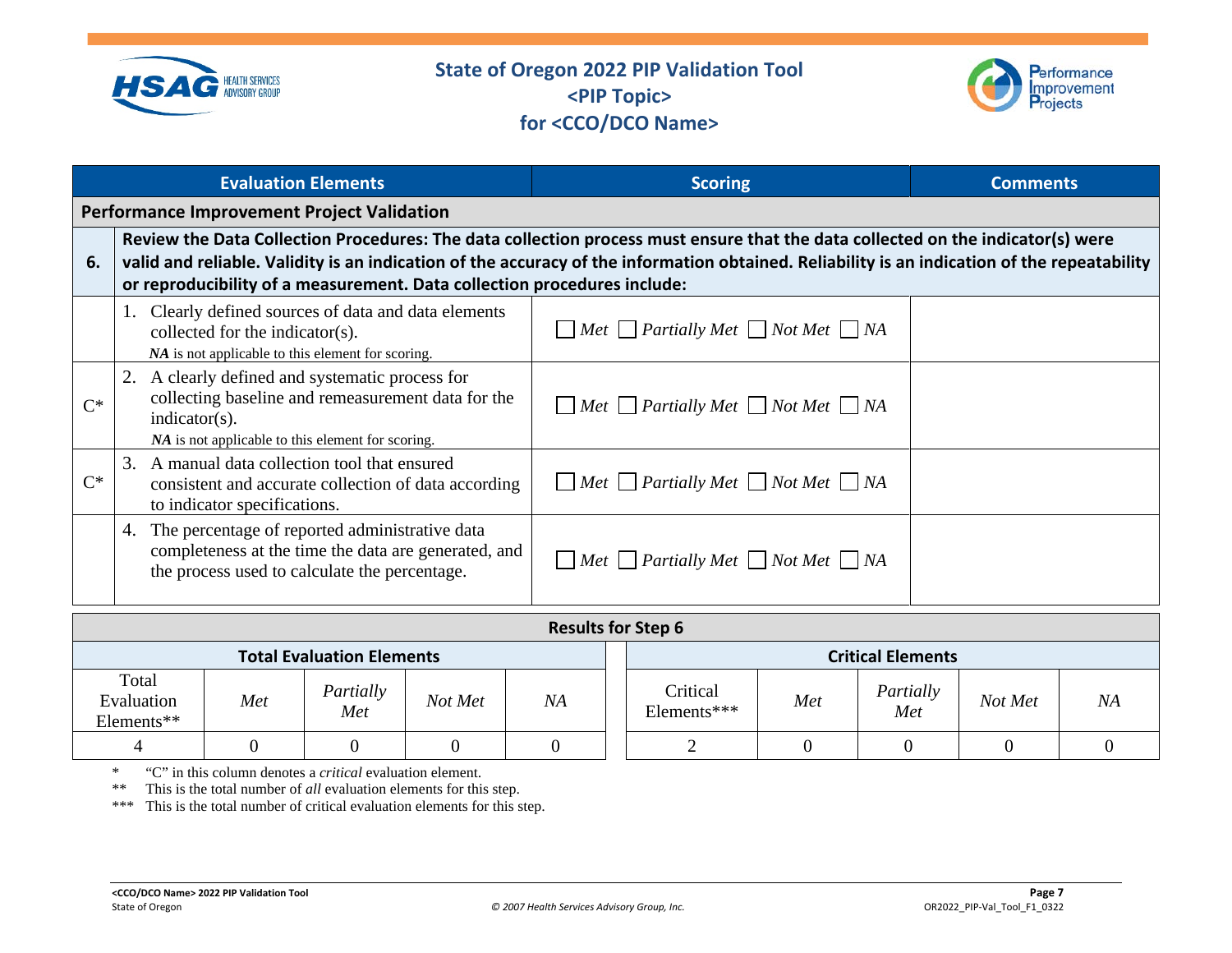



|       |                                   | <b>Evaluation Elements</b>  |                                                                                                                                                     |                |          |                                                          | <b>Scoring</b>                                                                                                                                                                                                                                                                                                                                                                                       |                |                          |                  | <b>Comments</b> |          |
|-------|-----------------------------------|-----------------------------|-----------------------------------------------------------------------------------------------------------------------------------------------------|----------------|----------|----------------------------------------------------------|------------------------------------------------------------------------------------------------------------------------------------------------------------------------------------------------------------------------------------------------------------------------------------------------------------------------------------------------------------------------------------------------------|----------------|--------------------------|------------------|-----------------|----------|
|       |                                   |                             | <b>Performance Improvement Project Validation</b>                                                                                                   |                |          |                                                          |                                                                                                                                                                                                                                                                                                                                                                                                      |                |                          |                  |                 |          |
| 7.    |                                   | the indicator outcomes:     |                                                                                                                                                     |                |          |                                                          | Review Data Analysis and Interpretation of Results: Clearly present the results for each indicator. Describe the data analysis<br>performed, the results of the statistical analysis, and a narrative interpretation for each indicator. Through data analysis and<br>interpretation, real improvement, as well as sustained improvement, can be determined. The data analysis and interpretation of |                |                          |                  |                 |          |
| $C^*$ |                                   |                             | 1. Included accurate, clear, consistent, and easily<br>understood information in the data table.                                                    |                |          |                                                          | $\Box$ Met $\Box$ Partially Met $\Box$ Not Met $\Box$ NA                                                                                                                                                                                                                                                                                                                                             |                |                          |                  |                 |          |
|       |                                   | addressed all requirements. | 2. Included a narrative interpretation of results that                                                                                              |                |          | $\Box$ Met $\Box$ Partially Met $\Box$ Not Met $\Box$ NA |                                                                                                                                                                                                                                                                                                                                                                                                      |                |                          |                  |                 |          |
|       |                                   |                             | 3. Addressed factors that threatened the validity of<br>the data reported and ability to compare the<br>initial measurement with the remeasurement. |                |          | $M$ et $P$ artially Met $N$ ot Met $N$ A                 |                                                                                                                                                                                                                                                                                                                                                                                                      |                |                          |                  |                 |          |
|       |                                   |                             |                                                                                                                                                     |                |          |                                                          | <b>Results for Step 7</b>                                                                                                                                                                                                                                                                                                                                                                            |                |                          |                  |                 |          |
|       |                                   |                             | <b>Total Evaluation Elements</b>                                                                                                                    |                |          |                                                          |                                                                                                                                                                                                                                                                                                                                                                                                      |                | <b>Critical Elements</b> |                  |                 |          |
|       | Total<br>Evaluation<br>Elements** | Met                         | Partially<br>Met                                                                                                                                    | Not Met        | NA       |                                                          | Critical<br>Elements***                                                                                                                                                                                                                                                                                                                                                                              | Met            |                          | Partially<br>Met | Not Met         | NA       |
|       | $\overline{3}$                    | $\theta$                    | $\overline{0}$                                                                                                                                      | $\overline{0}$ | $\theta$ |                                                          |                                                                                                                                                                                                                                                                                                                                                                                                      | $\overline{0}$ |                          | $\Omega$         | $\theta$        | $\theta$ |

\* "C" in this column denotes a *critical* evaluation element.

\*\* This is the total number of *all* evaluation elements for this step.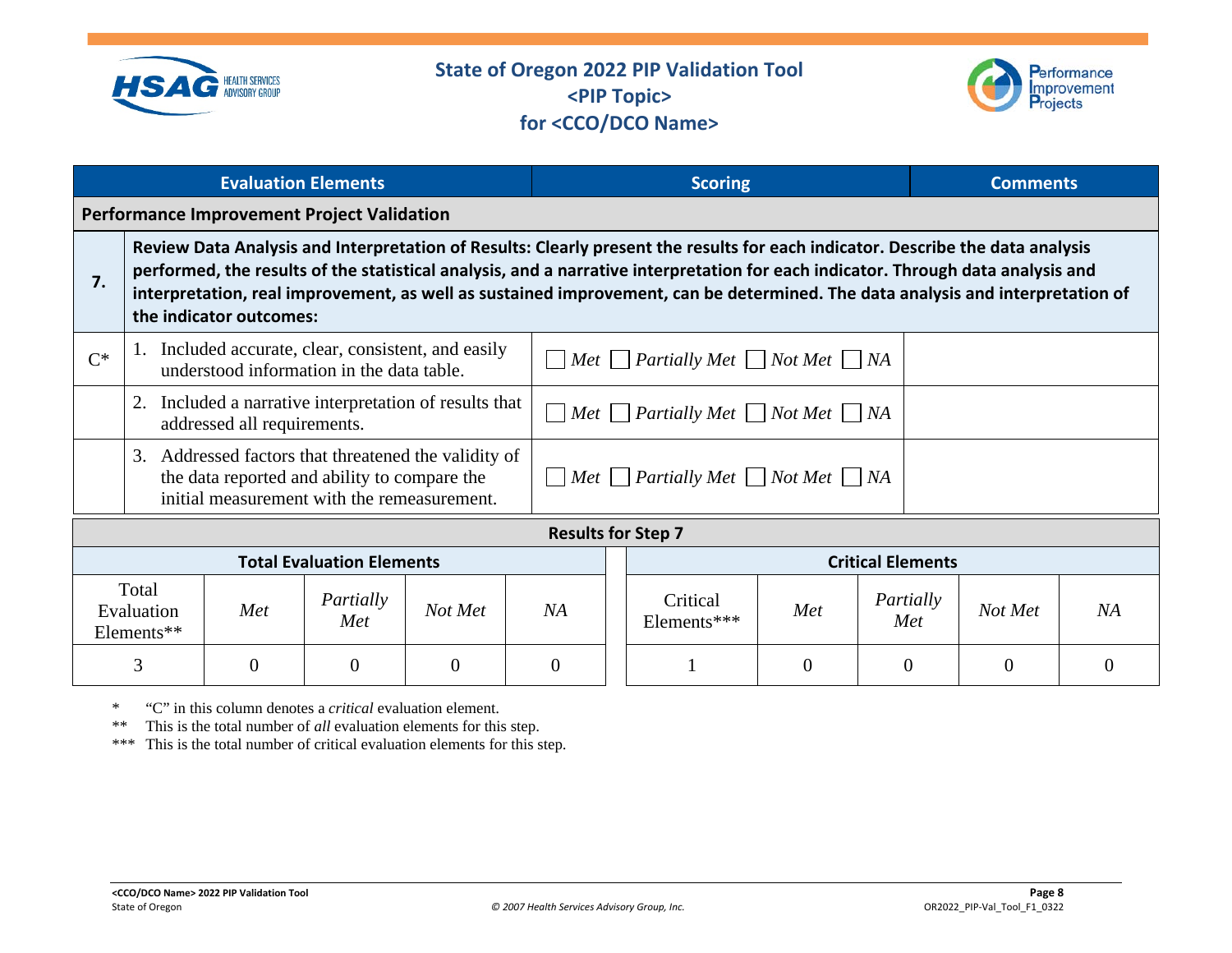



|       | <b>Evaluation Elements</b>                                                                                                                                                                                                                                                         | <b>Scoring</b>                                                                    | <b>Comments</b> |
|-------|------------------------------------------------------------------------------------------------------------------------------------------------------------------------------------------------------------------------------------------------------------------------------------|-----------------------------------------------------------------------------------|-----------------|
|       | <b>Performance Improvement Project Validation</b>                                                                                                                                                                                                                                  |                                                                                   |                 |
| 8.    | Assess the Improvement Strategies: Interventions were developed to address causes/barriers identified through a continuous cycle<br>of data measurement and data analysis. The improvement strategies were developed from an ongoing quality improvement process<br>that included: |                                                                                   |                 |
| $C^*$ | A causal/barrier analysis with a clearly documented<br>team, process/steps, and quality improvement tools.                                                                                                                                                                         | $\Box$ Met $\Box$ Partially Met $\Box$ Not Met $\Box$ NA                          |                 |
|       | 2. Barriers that were identified and prioritized based<br>on results of data analysis and/or other quality<br>improvement processes.                                                                                                                                               | $\Box$ Met $\Box$ Partially Met $\Box$ Not Met $\Box$ NA                          |                 |
| $C^*$ | Interventions that were logically linked to identified<br>3.<br>barriers and have the potential to impact indicator<br>outcomes.                                                                                                                                                   | $\Box$ Met $\Box$ Partially Met $\Box$ Not Met $\Box$ NA                          |                 |
|       | Interventions that were implemented in a timely<br>4.<br>manner to allow for impact of indicator outcomes.                                                                                                                                                                         | $\Box$ Met $\Box$ Partially Met $\Box$ Not Met $\Box$ NA                          |                 |
| $C^*$ | An evaluation of effectiveness for each individual<br>intervention.                                                                                                                                                                                                                | $\Box$ Met $\Box$ Partially Met $\Box$ Not Met $\Box$ NA                          |                 |
|       | Interventions that were continued, revised, or<br>6.<br>discontinued based on evaluation data.                                                                                                                                                                                     | Met $\Box$ Partially Met $\Box$ Not Met $\Box$ NA<br>$\vert \hspace{.06cm} \vert$ |                 |

|                                   |     |                  |         |    |  | <b>Results for Step 8</b> |     |                  |         |    |
|-----------------------------------|-----|------------------|---------|----|--|---------------------------|-----|------------------|---------|----|
| <b>Total Evaluation Elements</b>  |     |                  |         |    |  | <b>Critical Elements</b>  |     |                  |         |    |
| Total<br>Evaluation<br>Elements** | Met | Partially<br>Met | Not Met | NA |  | Critical<br>Elements***   | Met | Partially<br>Met | Not Met | ΝA |
|                                   |     |                  |         |    |  |                           |     |                  |         |    |

\* "C" in this column denotes a *critical* evaluation element.

\*\* This is the total number of *all* evaluation elements for this step.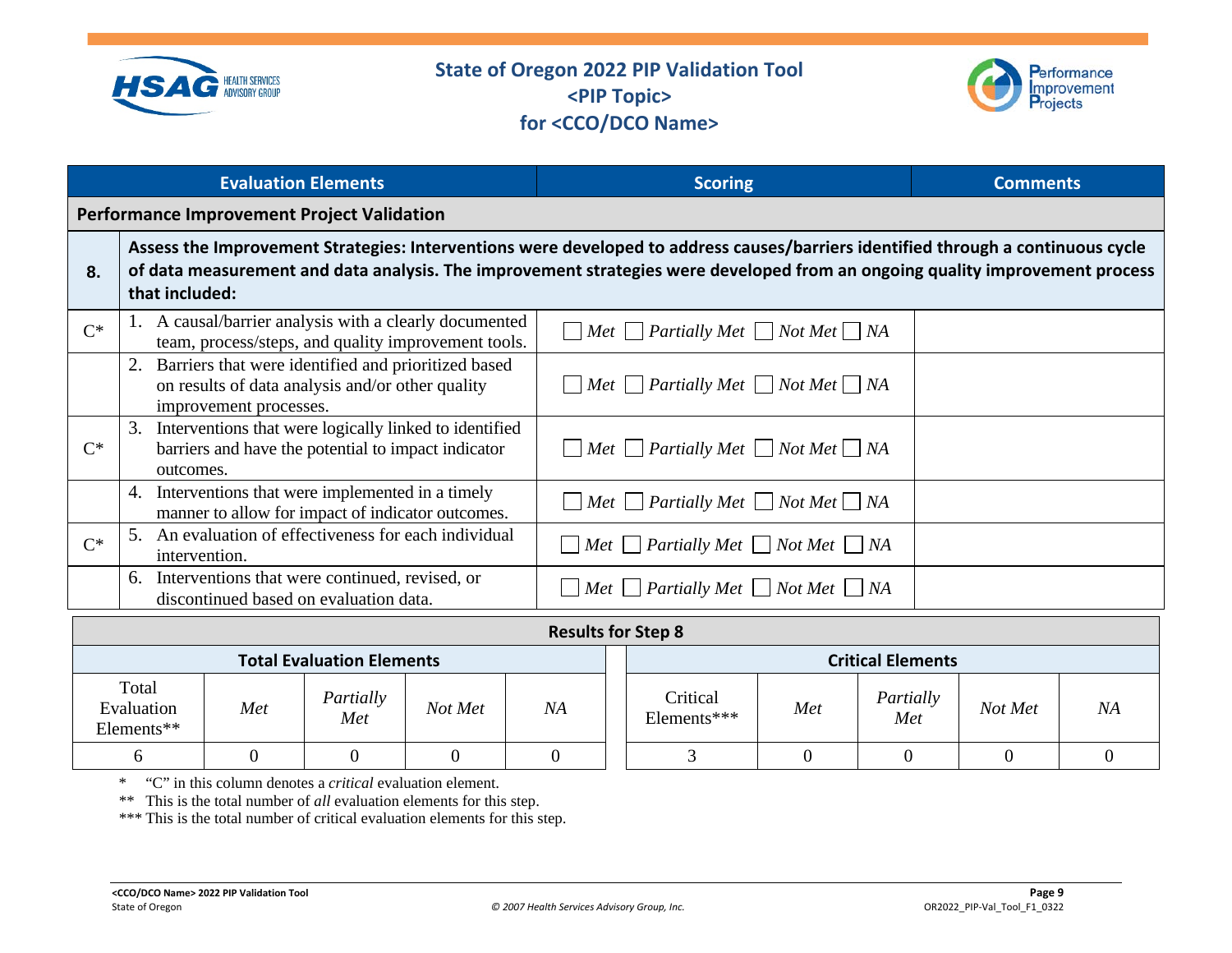



|    | <b>Evaluation Elements</b>                                                                                                                                                                                                                                                                                                                                                                                                                                                                                                                                                                                                                                                                                                                                                                                                                                                                              | <b>Scoring</b>                                           | <b>Comments</b> |  |  |  |  |  |
|----|---------------------------------------------------------------------------------------------------------------------------------------------------------------------------------------------------------------------------------------------------------------------------------------------------------------------------------------------------------------------------------------------------------------------------------------------------------------------------------------------------------------------------------------------------------------------------------------------------------------------------------------------------------------------------------------------------------------------------------------------------------------------------------------------------------------------------------------------------------------------------------------------------------|----------------------------------------------------------|-----------------|--|--|--|--|--|
|    | <b>Performance Improvement Project Validation</b>                                                                                                                                                                                                                                                                                                                                                                                                                                                                                                                                                                                                                                                                                                                                                                                                                                                       |                                                          |                 |  |  |  |  |  |
| 9. | Assess the likelihood that Significant and Sustained Improvement Occurred: Improvement in performance is evaluated based on evidence that<br>there was improvement over baseline indicator performance. Significant clinical improvement in processes and outcomes OR significant<br>programmatic improvement in processes and outcomes is evaluated based on reported intervention evaluation data and the supporting<br>documentation.<br>Sustained improvement is assessed after improvement over baseline indicator performance has been demonstrated. Sustained improvement is<br>achieved when repeated measurements over comparable time periods demonstrate continued improvement over baseline indicator<br>performance. For significant clinical or programmatic improvement, the MCO must include how it plans to sustain the improvement achieved<br>beyond the current measurement period. |                                                          |                 |  |  |  |  |  |
|    | 1. The remeasurement methodology was the same as the baseline<br>methodology.                                                                                                                                                                                                                                                                                                                                                                                                                                                                                                                                                                                                                                                                                                                                                                                                                           | $\Box$ Met $\Box$ Partially Met $\Box$ Not Met $\Box$ NA |                 |  |  |  |  |  |
|    | There was improvement over baseline performance across all<br>performance indicators.                                                                                                                                                                                                                                                                                                                                                                                                                                                                                                                                                                                                                                                                                                                                                                                                                   | $\Box$ Met $\Box$ Partially Met $\Box$ Not Met $\Box$ NA |                 |  |  |  |  |  |
|    | 3.<br>There was statistically significant improvement (95 percent<br>confidence level, $p < 0.05$ ) over the baseline across all<br>performance indicators.                                                                                                                                                                                                                                                                                                                                                                                                                                                                                                                                                                                                                                                                                                                                             | $\Box$ Met $\Box$ Partially Met $\Box$ Not Met $\Box$ NA |                 |  |  |  |  |  |
|    | At least one of the following was demonstrated and the required<br>4.<br>documentation for sustaining the improvement was included:<br>$\Box$ Significant <i>clinical</i> improvement in processes and<br>outcomes.<br>$\Box$ Significant <i>programmatic</i> improvement in processes and<br>outcomes.                                                                                                                                                                                                                                                                                                                                                                                                                                                                                                                                                                                                 | $\Box$ Met $\Box$ Partially Met $\Box$ Not Met $\Box$ NA |                 |  |  |  |  |  |
|    | Sustained improvement over baseline indicator performance<br>5.<br>across all indicators was demonstrated through repeated<br>measurements over comparable time periods.                                                                                                                                                                                                                                                                                                                                                                                                                                                                                                                                                                                                                                                                                                                                | $\Box$ Met $\Box$ Partially Met $\Box$ Not Met $\Box$ NA |                 |  |  |  |  |  |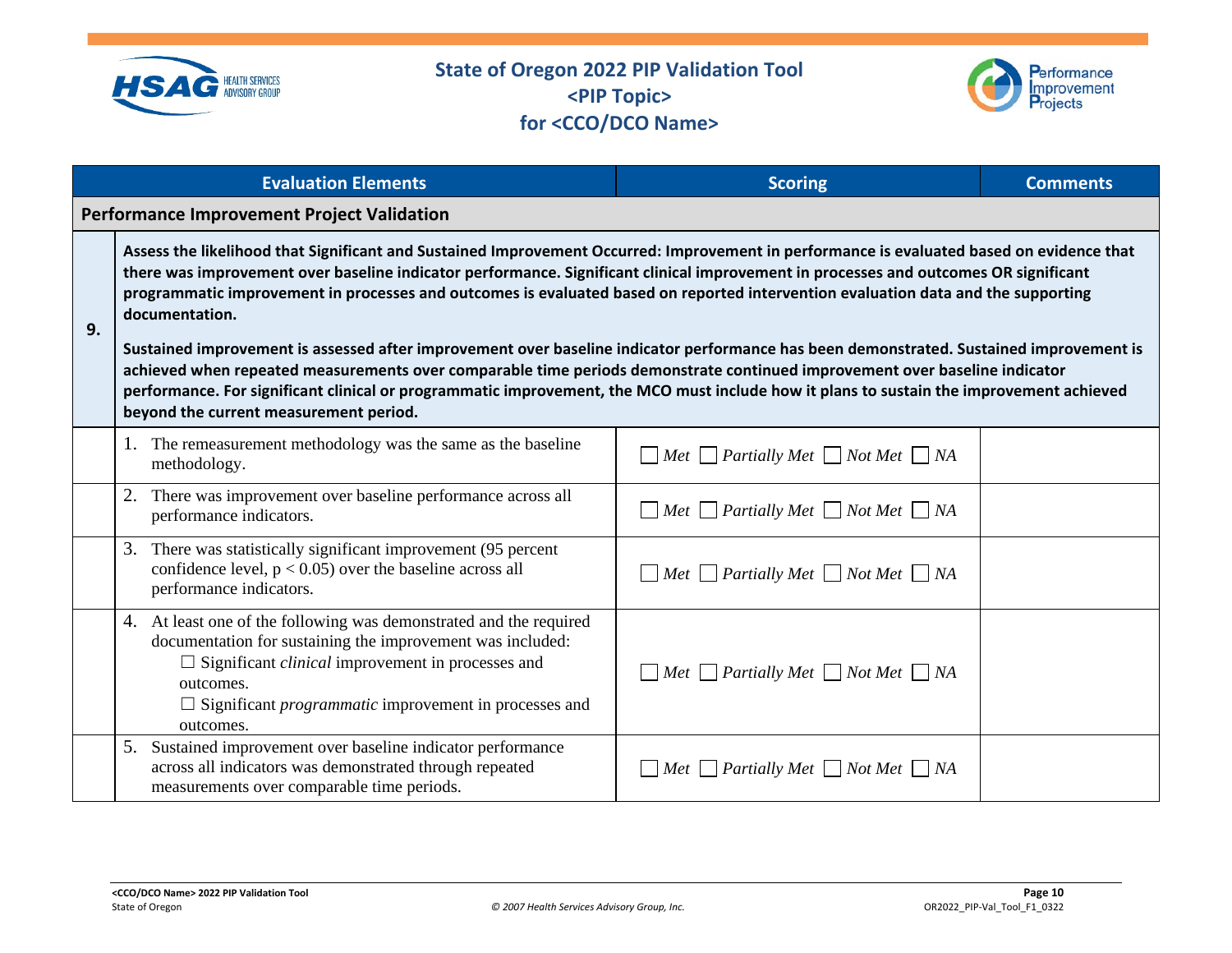



*Not Met NA*

| <b>Results for Step 9</b>         |     |                  |         |    |  |                          |     |                  |         |         |
|-----------------------------------|-----|------------------|---------|----|--|--------------------------|-----|------------------|---------|---------|
| <b>Total Evaluation Elements</b>  |     |                  |         |    |  | <b>Critical Elements</b> |     |                  |         |         |
| Total<br>Evaluation<br>Elements** | Met | Partially<br>Met | Not Met | NA |  | Critical<br>Elements***  | Met | Partially<br>Met | Not Met | $N_{A}$ |
|                                   |     |                  |         |    |  |                          |     |                  |         |         |

\*\* This is the total number of *all* evaluation elements for this step. \*\*\* This is the total number of critical evaluation elements for this step.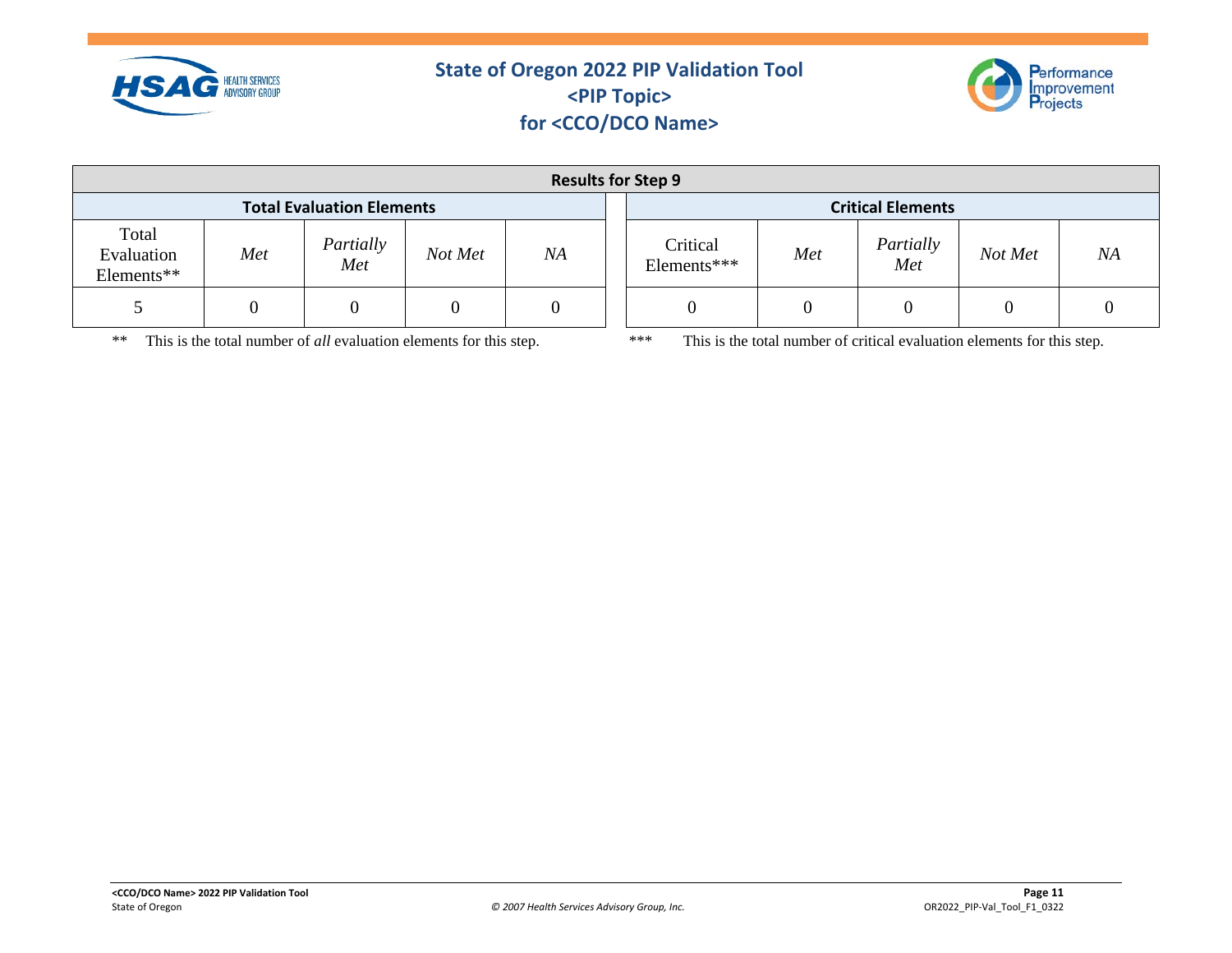



| Table A-1-2022 PIP Validation Tool Scores<br>for <pip topic=""> for <cco dco="" name=""></cco></pip> |                                                                                                   |                     |                                         |                            |                           |                                                                       |                                                                  |                                                                                      |                                                                      |                                                                 |
|------------------------------------------------------------------------------------------------------|---------------------------------------------------------------------------------------------------|---------------------|-----------------------------------------|----------------------------|---------------------------|-----------------------------------------------------------------------|------------------------------------------------------------------|--------------------------------------------------------------------------------------|----------------------------------------------------------------------|-----------------------------------------------------------------|
| <b>Review Step</b>                                                                                   | <b>Total Possible</b><br><b>Evaluation</b><br><b>Elements</b><br>(Including Critical<br>Elements) | Total<br><b>Met</b> | <b>Total</b><br><b>Partially</b><br>Met | Total<br>Not<br><b>Met</b> | <b>Total</b><br><b>NA</b> | <b>Total</b><br><b>Possible</b><br><b>Critical</b><br><b>Elements</b> | <b>Total</b><br><b>Critical</b><br><b>Elements</b><br><b>Met</b> | <b>Total</b><br><b>Critical</b><br><b>Elements</b><br><b>Partially</b><br><b>Met</b> | <b>Total</b><br><b>Critical</b><br><b>Elements</b><br><b>Not Met</b> | <b>Total</b><br><b>Critical</b><br><b>Elements</b><br><b>NA</b> |
| Review the PIP Topic                                                                                 |                                                                                                   |                     |                                         |                            |                           |                                                                       |                                                                  |                                                                                      |                                                                      |                                                                 |
| 2.<br>Review the PIP Aim Statement(s)                                                                |                                                                                                   |                     |                                         |                            |                           |                                                                       |                                                                  |                                                                                      |                                                                      |                                                                 |
| 3.<br>Review the Identified PIP Population                                                           |                                                                                                   |                     |                                         |                            |                           |                                                                       |                                                                  |                                                                                      |                                                                      |                                                                 |
| Review the Sampling Method<br>4.                                                                     | $\mathcal{I}$                                                                                     |                     |                                         |                            |                           | 2                                                                     |                                                                  |                                                                                      |                                                                      |                                                                 |
| 5.<br>Review the PIP Indicator(s) of<br>Performance                                                  | 2                                                                                                 |                     |                                         |                            |                           |                                                                       |                                                                  |                                                                                      |                                                                      |                                                                 |
| Review the Data Collection Procedures<br>6.                                                          | 4                                                                                                 |                     |                                         |                            |                           | 2                                                                     |                                                                  |                                                                                      |                                                                      |                                                                 |
| 7.<br>Review Data Analysis and Interpretation<br>of Results                                          | 3                                                                                                 |                     |                                         |                            |                           |                                                                       |                                                                  |                                                                                      |                                                                      |                                                                 |
| 8.<br>Assess the Improvement Strategies                                                              | 6                                                                                                 |                     |                                         |                            |                           | 3                                                                     |                                                                  |                                                                                      |                                                                      |                                                                 |
| 9. Assess the Likelihood that Significant and<br><b>Sustained Improvement Occurred</b>               | 5                                                                                                 |                     |                                         |                            |                           | $\Omega$                                                              |                                                                  |                                                                                      |                                                                      |                                                                 |
| <b>Totals for All Steps</b>                                                                          | 31                                                                                                |                     |                                         |                            |                           | 12                                                                    |                                                                  |                                                                                      |                                                                      |                                                                 |

| Table A-2 2022 PIP Validation Overall Score<br>for <pip topic=""> for <cco dco="" name=""></cco></pip> |                                           |  |  |  |
|--------------------------------------------------------------------------------------------------------|-------------------------------------------|--|--|--|
| Percentage Score of Evaluation Elements Met*                                                           | $\frac{0}{0}$                             |  |  |  |
| Percentage Score of Critical Elements Met**                                                            | $\frac{0}{0}$                             |  |  |  |
| <b>Validation Status***</b>                                                                            | $\leq$ Met, Partially Met, or Not Met $>$ |  |  |  |

\* The percentage score for all evaluation elements *Met* is calculated by dividing the total *Met* by the sum of all evaluation elements *Met, Partially Met*, and *Not Met*. The Not Assessed and Not Applicable scores have been removed from the scoring calculations.

\*\* The percentage score for critical elements *Met* is calculated by dividing the total critical elements *Met* by the sum of the critical elements *Met*, *Partially Met*, and *Not Met*.

\*\*\* Validation Status: See confidence level definitions below.